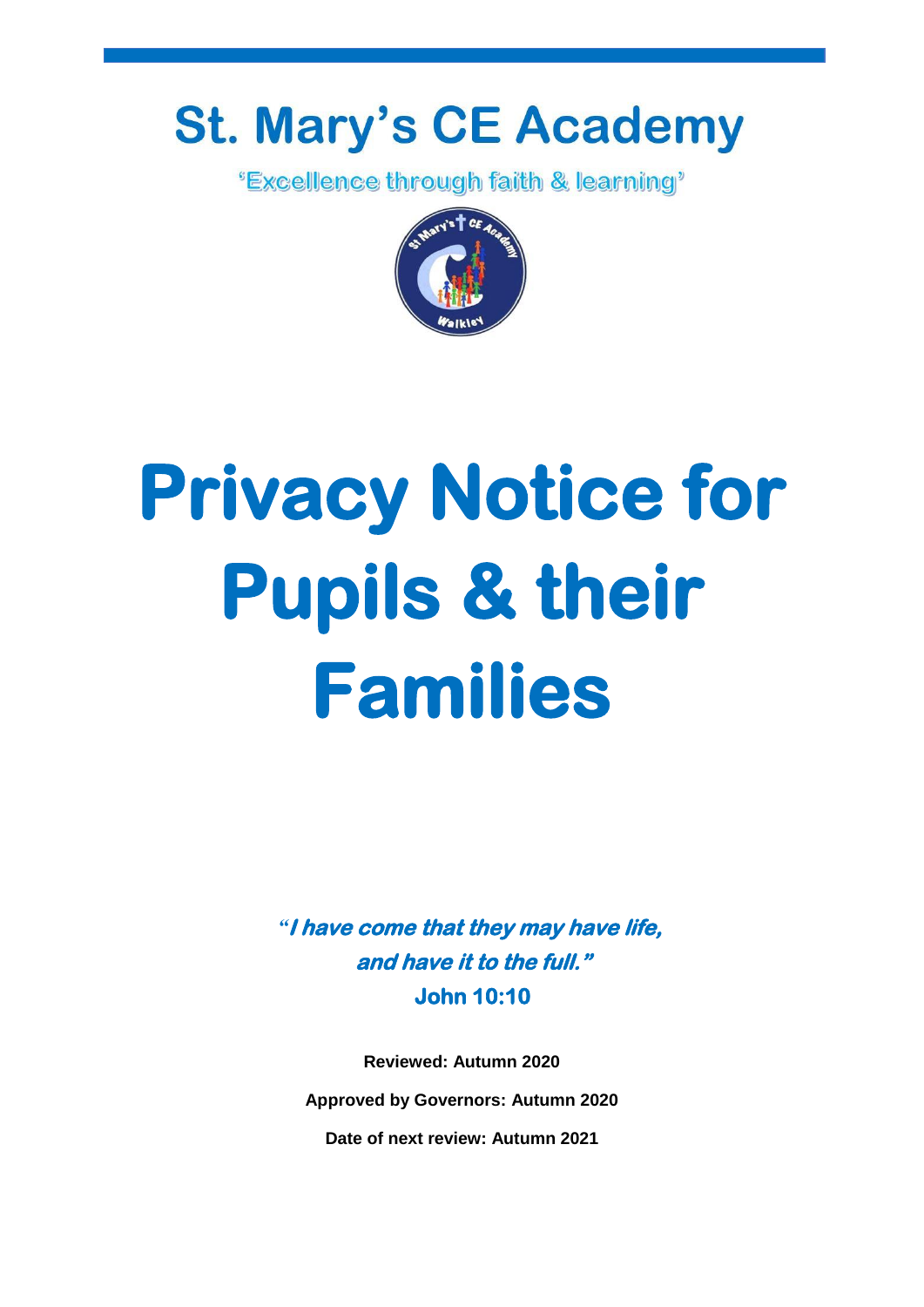## **Privacy Notice for Pupils**



## **& their Families**

#### **Introduction:**

At St Mary's Church of England Academy, we aim to provide a caring environment where every child can thrive and is supported to achieve their unique & amazing potential as a child of God.

#### **GDPR Privacy Notice for pupils and their families**

Schools are currently required to inform pupils and their families about how their personal data may be collected and used. This requirement has been in place since May 2018 when the General Data Protection Regulation (GDPR) came into effect.

#### **Who processes your information?**

The Executive Headteacher & Head of School are the Data Controllers of the personal information you provide to us. This means the school determines the purposes for which, and the manner in which, any personal data relating to pupils and their families is to be processed. The Executive Headteacher & Head of School can be contacted on 0114 2344461 or at enquiries@st-marys.sheffield.sch.uk.

In some cases, your data will be outsourced to a third party processor; however, this will only be done with your consent, unless the law requires the school to share your data. Where the school outsources data to a third party processor, the same data protection standards that St Mary's Church of England Academy, Walkley upholds are imposed on the processor.

Clare Sturman is the Data Protection Officer. Her role is to oversee and monitor the school's data protection procedures, and to ensure they are compliant with the GDPR. The Data Protection Officer can be contacted on 01709 718640 or csturman@dsat.education

#### **Why do we collect and use your information?**

St Mary's Church of England Academy, Walkley holds the legal right to collect and use personal data relating to pupils and their families, and we may also receive information regarding them from their previous school, LA and/or the DfE. We collect and use personal data in order to meet legal requirements and legitimate interests set out in the GDPR and UK law, including those in relation to the following:

- Article 6 and Article 9 of the GDPR
- Education Act 1996
- Regulation 5 of The Education (Information About Individual Pupils) (England) Regulations 2013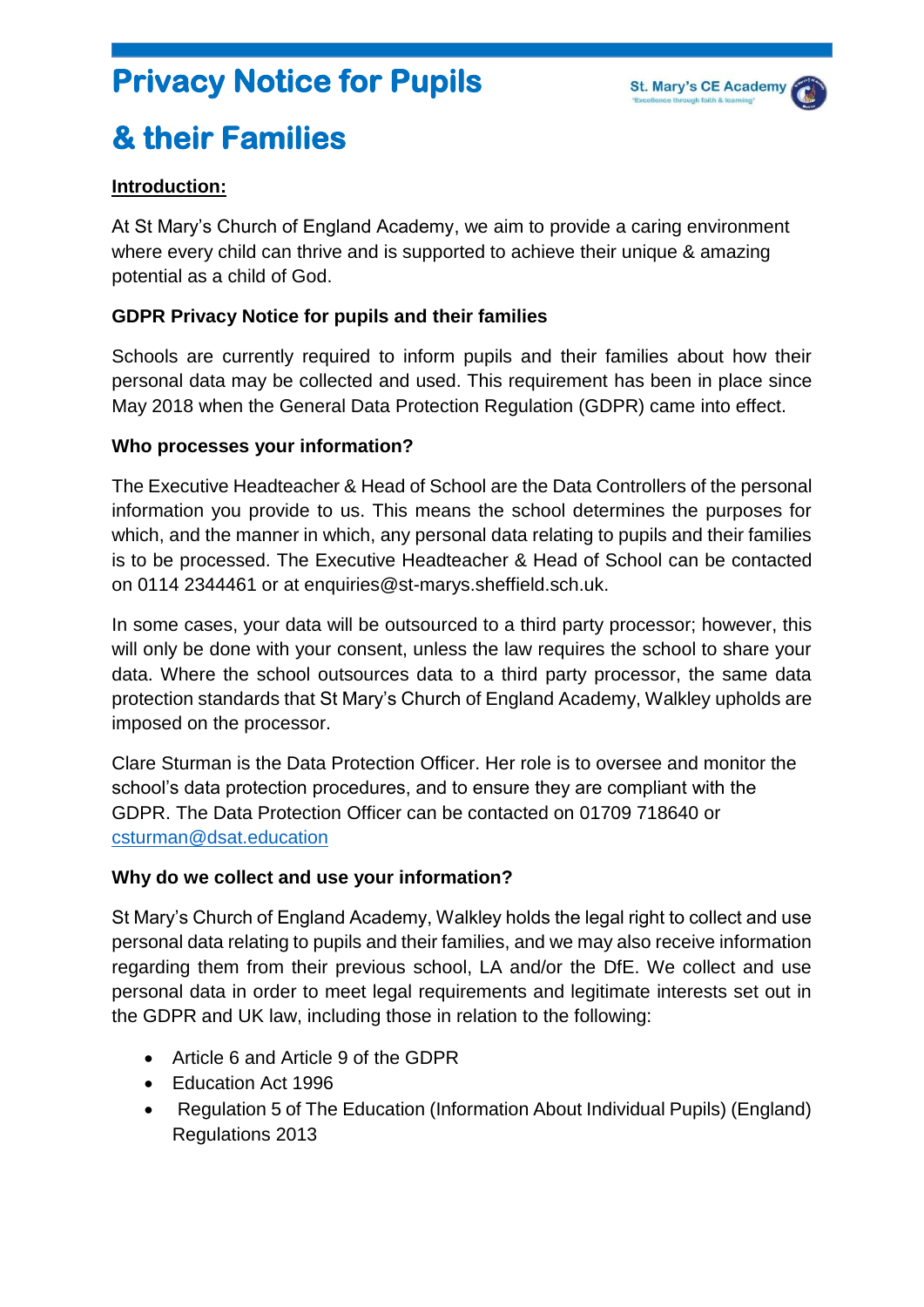In accordance with the above, the personal data of pupils and their families is collected and used for the following reasons:

- To support pupil learning
- To monitor and report on pupil progress
- To provide appropriate pastoral care
- To assess the quality of our service
- To comply with the law regarding data sharing

#### **Which data is collected?**

The categories of pupil information that the school collects, holds and shares include the following:

- Personal information e.g. names, pupil numbers and addresses
- Characteristics e.g. ethnicity, language, nationality, country of birth and free school meal eligibility
- Attendance information e.g. number of absences and absence reasons
- Assessment information e.g. national curriculum assessment results
- Relevant medical information
- Information relating to SEND
- $\bullet$  Behavioural information e.g. number of temporary exclusions

#### **The lawful basis for processing this information is under Article 6 of the GDPR:**

- Public Task the processing is necessary for the school to perform a task in the public interest or for the official functions, and the task or function has a clear basis in law.
- Consent the parent/guardian has given clear consent for the school to process the pupil's personal data for specific purposes.
- Legal Obligation processing personal data that is necessary for the legitimate interests of the school or those of a third party.

#### **Where special categories of data are collected under Article 9 of the GDPR:**

- The data subject has been given specific consent to the processing of their personal data for one or more specified purposes.
- Processing is necessary for reasons of substantial public interest, on the basis of Union or Member State law which shall be proportionate to the aim pursued, respect the essence of the right of data protection and provide for suitable and specific measures to safeguard the fundamental rights in the interests of the data subject.

Whilst the majority of the personal data you provide to the school is mandatory, some is provided on a voluntary basis. When collecting data, the school will inform you whether you are required to provide this data or if your consent is needed. Where consent is required, the school will provide you with specific and explicit information with regards to the reasons the data is being collected and how the data will be used.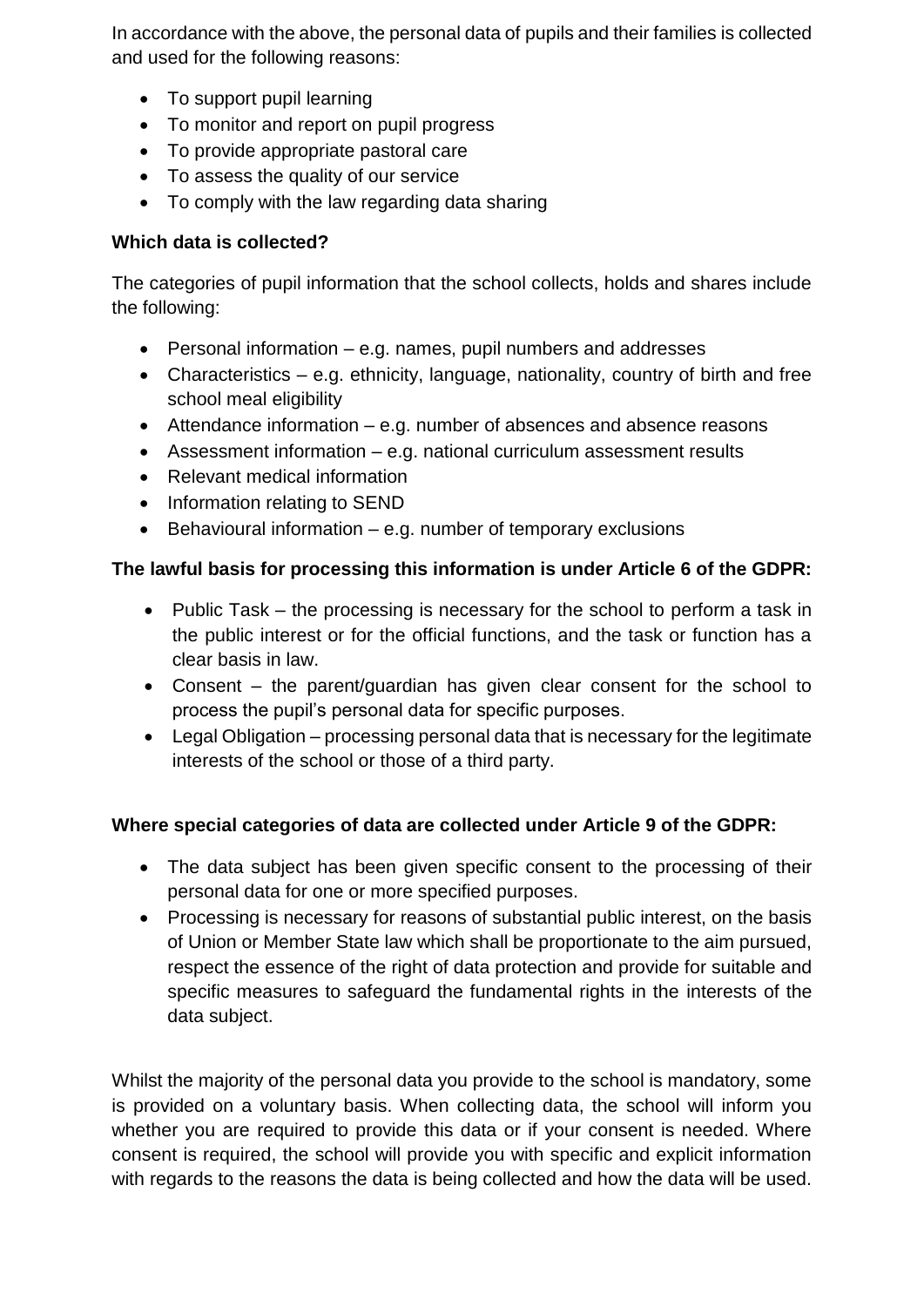#### **How long is your data stored for?**

Personal data relating to pupils at St Mary's Church of England Academy, Walkley and their families is stored in line with the school's **GDPR Data Protection Policy**.

In accordance with the GDPR, the school does not store personal data indefinitely; data is only stored for as long as is necessary to complete the task for which it was originally collected.

#### **Will my information be shared?**

The school is required to share pupils' data with the DfE on a statutory basis, this includes the following:

The National Pupil Database (NPD) is managed by the DfE and contains information about pupils in schools in England. St Mary's Church of England Academy, Walkley is required by law to provide information about our pupils to the DfE as part of statutory data collections, such as the school census; some of this information is then stored in the NPD. The DfE may share information about our pupils from the NDP with third parties who promote the education or wellbeing of children in England by:

- Conducting research or analysis.
- Producing statistics.
- Providing information, advice or quidance.

The DfE has robust processes in place to ensure the confidentiality of any data shared from the NDP is maintained.

St Mary's Church of England Academy, Walkley will not share your personal information with any third parties without your consent, unless the law allows us to do so. The school routinely shares pupils' information with:

- **The Diocese of Sheffield Academies Trust**
- **Pupils' destinations upon leaving the school**
- **The LA (Local Authority)**
- **The NHS**
- **Arbor (Management Information System & Assessment Tracking)**
- **2 Simple (Early Years Assessment Tracker)**
- **Taylor Shaw, Lunchhound & ParentPay (School Meal Provision)**
- **Sheffield Safeguarding Children Board**
- **CPOMS (Child Protection Online Monitoring System)**
- **Teachers 2 Parents (Text Messaging Service)**
- **The DfE (Department for Education)**
- **FFT (Fischer Family Trust)**

The information that we share with these parties includes the following:

 Personal information – e.g. names, pupil telephone numbers, email addresses and postal addresses.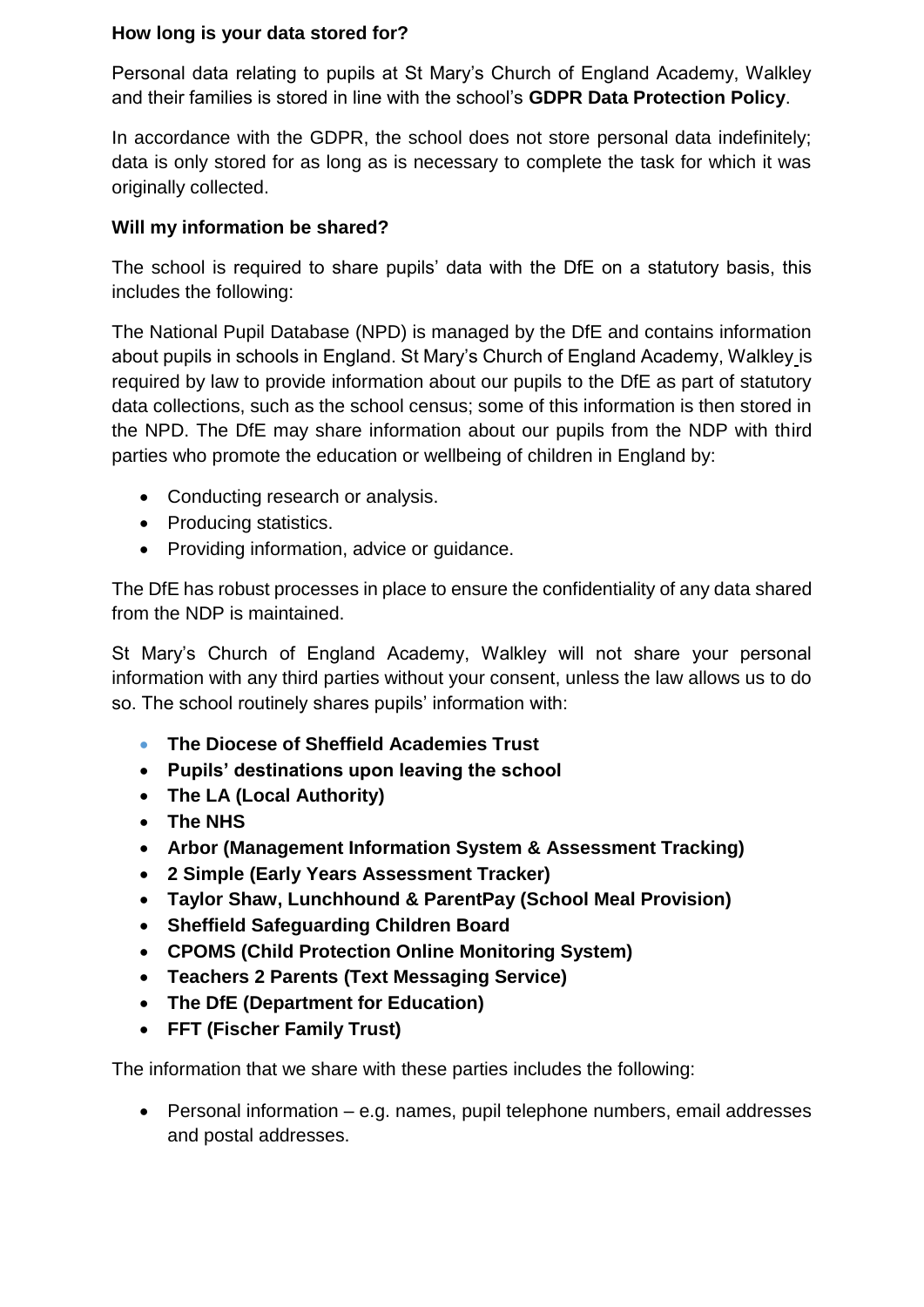- Characteristics e.g. ethnicity, languages spoken at home, nationality, country of birth and free school meal eligibility.
- Attendance information e.g. number of absences and reasons for absence.
- Assessment information e.g. national curriculum assessment results.
- Relevant medical information.
- Information relating to SEND
- Behavioural information e.g. number of temporary exclusions.
- **Levels of attainment.**

#### **What are your rights?**

Parents and pupils have the following rights in relation to the processing of their personal data.

You have the right to:

- Be informed about how St Mary's Church of England Academy, Walkley uses your personal data.
- Request access to the personal data that St Mary's Church of England Academy, Walkley holds.
- Request that your personal data is amended if it is inaccurate or incomplete.
- Request that your personal data is erased where there is no compelling reason for its continued processing.
- Request that the processing of your data is restricted.
- Object to your personal data being processed.

Where the processing of your data is based on your consent, you have the right to withdraw this consent at any time.

If you have a concern about the way St Mary's Church of England Academy, Walkley and/or the DfE is collecting or using your personal data, you can raise a concern with the Information Commissioner's Office (ICO). The ICO can be contacted on 0303 123 1113, Monday-Friday 9am-5pm.

#### **Where can you find out more information?**

If you would like to find out more information about how we and/or the DfE collect, use and store your personal data, please visit our website **www.stmarys.sheffield.sch.uk** to download our GDPR Data Protection Policy.